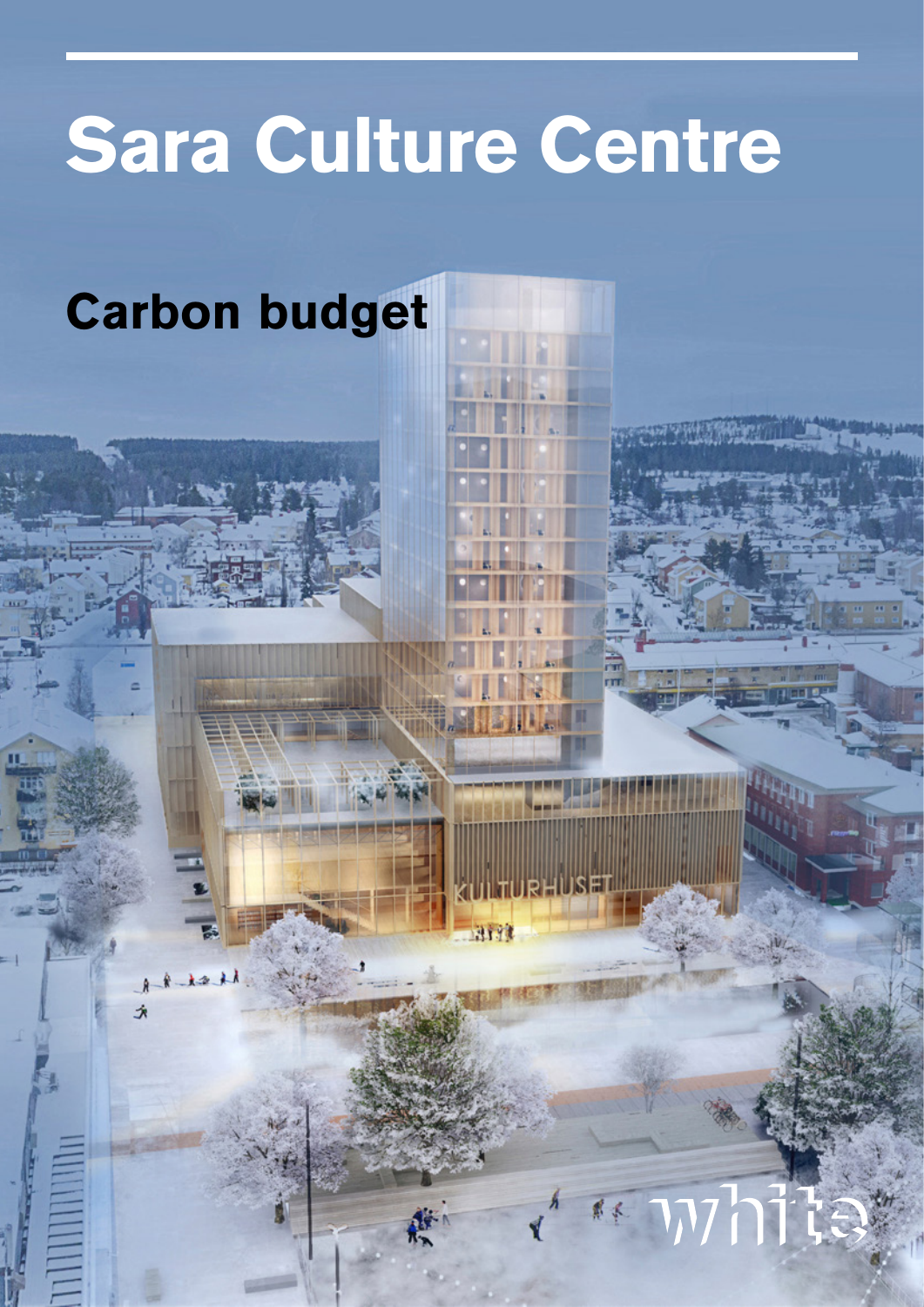### **Summary**



*Carbon budget for Sara Cultural Centre has been carried out with funds from White Research Lab (WRL) by White arkitekter AB. WRL is White's research and development organization and aims to support knowledge development.*

*We would like to thank you HENT Sverige AB for providing LCA-data included in the carbon budget, as well as Incoord and Skellefteå kraft for providing operational energy data.*

*Contact, project: Robert Schmitz, Oskar Norelius Contact, carbon budget: Tania Sande Beiro*

*2021-09-03*

Pictures: White arkitekter AB **© 2021 / White arkitekter AB**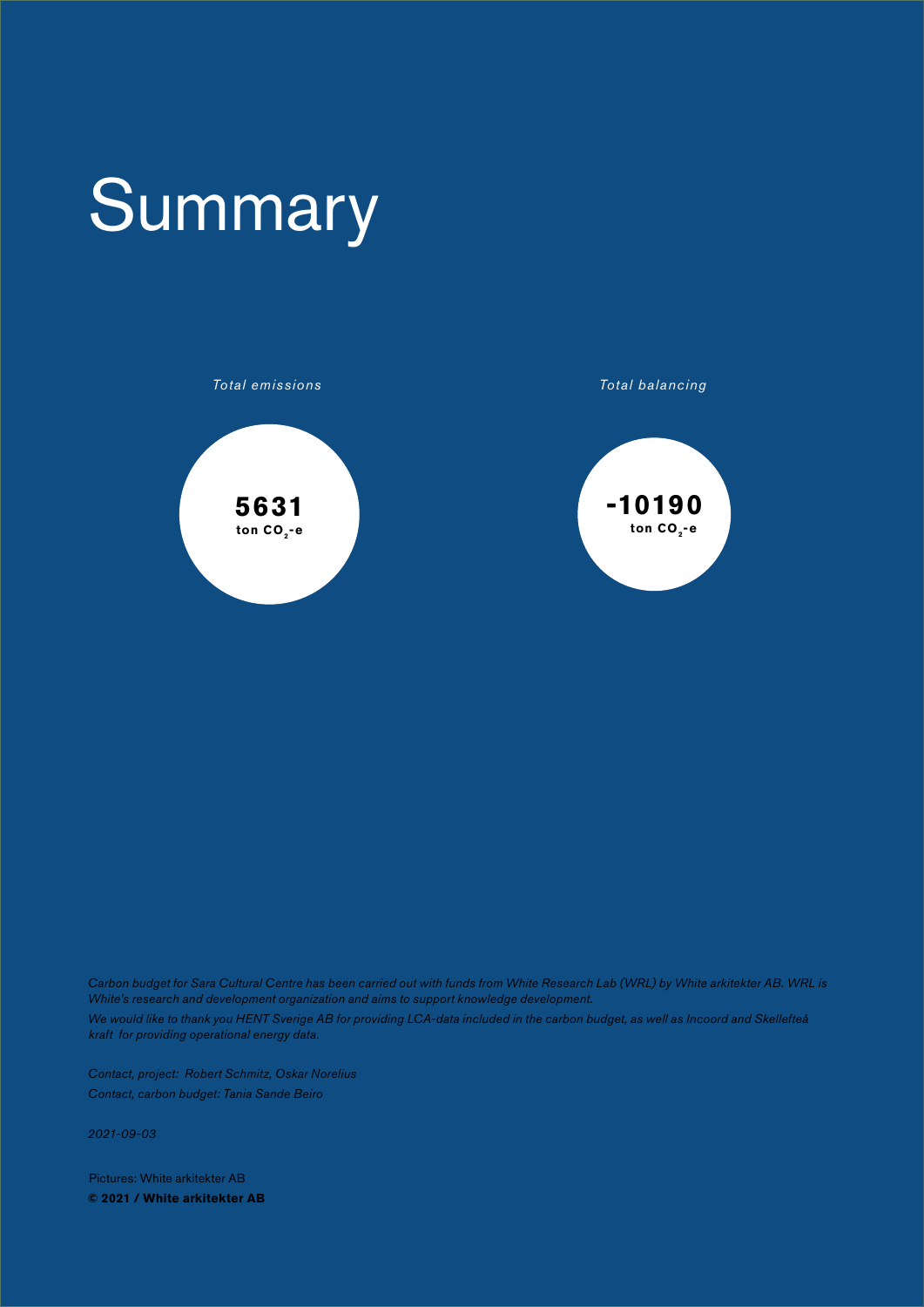### **GENERAL INFORMATION**

| Projekt        | Sara Culture Centre                                                                        |
|----------------|--------------------------------------------------------------------------------------------|
| Client         | Skellefteå Kommun                                                                          |
| Property owner | Samhällsbyggnadsbolaget (SBB)                                                              |
| Place          | Skellefteå, Sweden                                                                         |
| Completion     | 2021                                                                                       |
| Area (temp)    | $27867 \; \text{m}^2$                                                                      |
| Floors         | 20                                                                                         |
| PV             | 374 modules (PV installed in the building, but the<br>system is owned by Skellefteå Kraft) |
| About          | Housing venues for arts, performance                                                       |
|                | and literature as well as a hotel,                                                         |
|                | the cultural centre is one of the world's                                                  |
|                | tallest timber buildings to date.                                                          |

### **METHODOLOGY**

Carbon budget for Sara Culture Centre is based on White arkitekter´s definition of carbon neutrality. Carbon emissions data was provided by HENT Sverige AB, excluding PV´s data and updated operational energy data.

### Materials (A1-A3)

Greenhouse gas emissions from the manufacture of the materials and products necessary for the construction and maintenance of all heated floor space and the plant rooms that serve the building with heat, cooling and/or electricity. Building components covered are as follows: building envelope, loadbearing structural components and non-loadbearing interior walls. Life-cycle data from materials, products and building components are retrieved from open access databases with generic data, or from product-specific Environmental Product Declarations (EPD's).

### Transportation (A4)

Greenhouse gas emissions linked transportation of products and materials to the building site. Generic data is used, unless for transportation of wood and concrete that is calculated with project-specific data.

### Building process (A5)

Greenhouse gas emissions linked to energy use on the construction site. Emissions are calculated with generic data.

### Operational energy (B6)

Greenhouse gas emissions that are linked to the building's operational energy demand. The calculations are based on input from the energy simulations in "*Rapport preliminär energiberäkning bygghandling, rev 20200612*". However, the energy simulation does not include a heat pump installed in the building which reduces the heating demand. The heat pump is owned by Skellefteå kraft but is installed with an EPC type concept (with the ownership of the heat pump changing over time). Based on information from Skellefteå kraft the heat pump is designed to cover approximately 90% of the heating demand with an average COP of approximately 3,5. This results in a decreased district heating demand of 1623 MWh/år and an increased electricity demand of 464 MWh/år (compared to the demand in the energy simulation).

### Balancing measures

The calculated climate impact from materials, construction and operation is balanced by renewable energy production and carbon sequestration.

The electricity from PVs is assumed to replace electricity in the residual mix, which electricity that has a high climate impact per kWh. The displacement effect used here is -410 g CO2e / kWh, and is taken from the methodology in the swedish NollCO2 certification system. This certification system uses a factor for displaced electricity which is 820 g CO2 / kWh and follows a scenario of a future fossil-free electricity system by 2045, which with straight phasing gives an average of -410 g CO2 / kWh.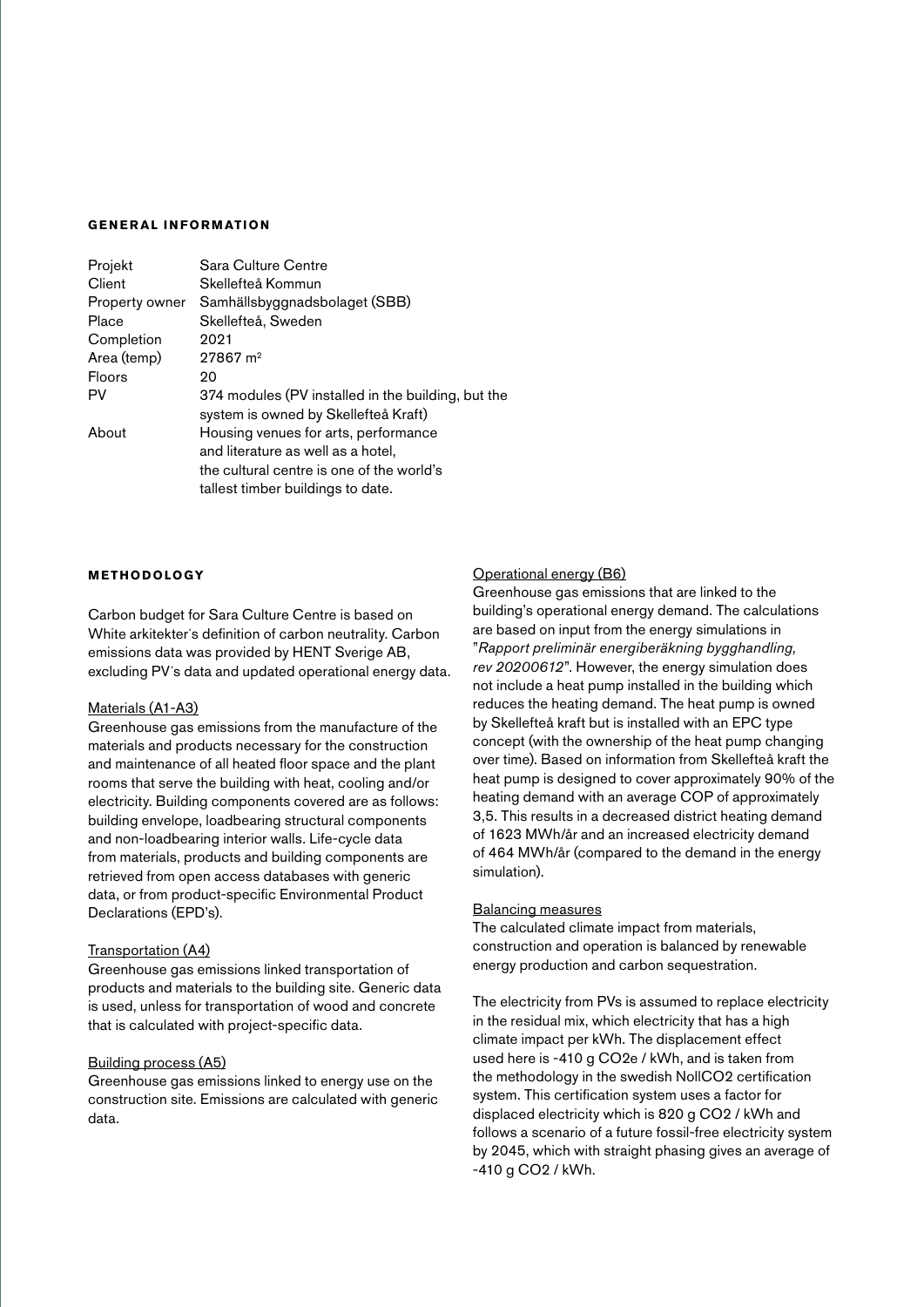### **RESULTS**

Total emissions, 50 years

Total balancing, 50 years



 $202$  kg CO<sub>2</sub>-e/m<sup>2</sup>





3550 ton CO<sub>2</sub>e

Operational energy (B6)









 $-9095$  ton CO<sub>2</sub>e  $-1095$  ton CO<sub>2</sub>e



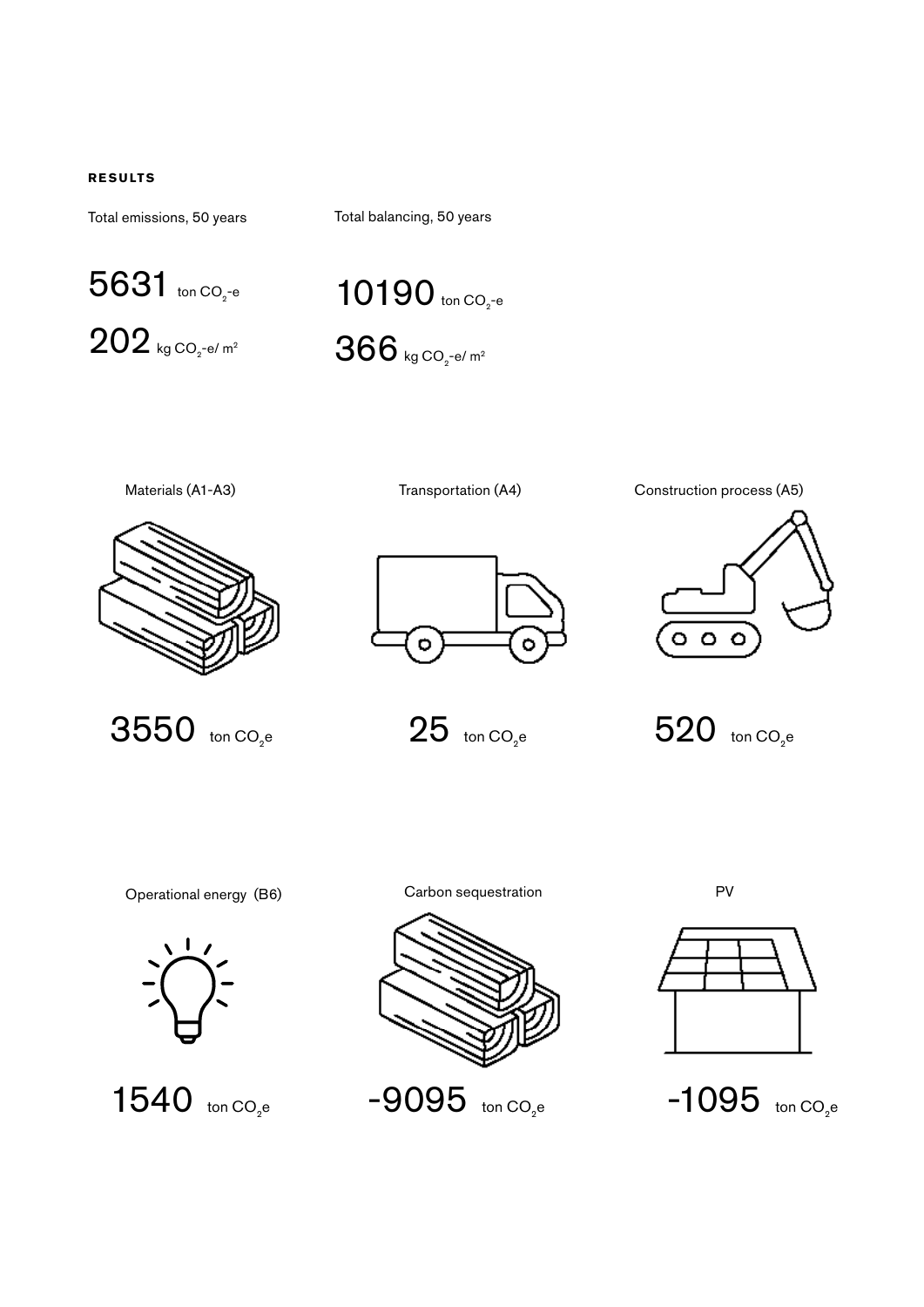### **CARBON EMISSIONS PER LIFE CYCLE STAGES**



### **CARBON EMISSIONS PER BUILDING PART CARBON EMISSIONS PER MATERIAL**